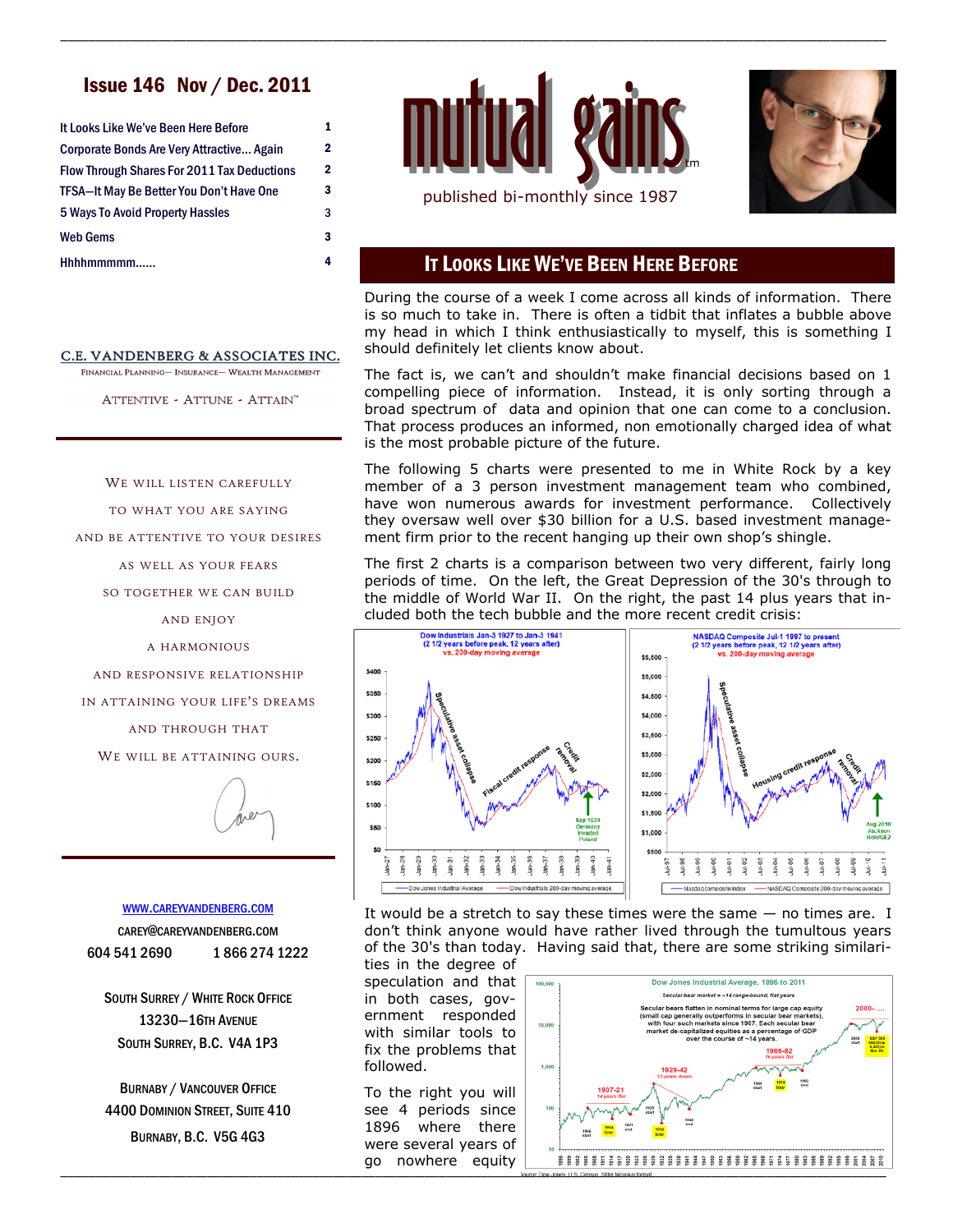#### Page 2

investment markets. The last one is what we are potentially in now, and if history is any guide, we could be nearing the end of crawl and entering an extended period of market appreciation.

\_\_\_\_\_\_\_\_\_\_\_\_\_\_\_\_\_\_\_\_\_\_\_\_\_\_\_\_\_\_\_\_\_\_\_\_\_\_\_\_\_\_\_\_\_\_\_\_\_\_\_\_\_\_\_\_\_\_\_\_\_\_\_\_\_\_\_\_\_\_\_\_\_\_\_\_\_\_\_\_\_\_\_\_\_\_\_\_\_\_\_\_\_\_\_\_\_\_\_\_\_\_\_\_\_\_\_\_\_\_\_\_\_\_\_\_\_\_

Below is a 10 year annual compound rate of return chart. The low or "capitulation" times should be particularly



noted. These are times when investors finally gave up on their investments, surrendering to the ups and downs of the market. Selling in droves, fleeing to bank accounts and bonds. After extreme cases, decades of much higher returns were enjoyed for those who maintained composure and discipline to stick it out.

The last chart (below) doesn't deal with compelling evidence for potentially strong investment returns but rather of the potential for interest rate increases and the degree to which they could rise.

In meeting with clients, namely baby boomers and older who may have a mortgage, there seems to be an under current fear, that interest rates could head upwards, well into the teens. Not surprising and definitely a valid concern since it happened once before.

Interest rates will rise; it is inevitable. That being said, histori-

cally, the norm in the U.S. over 200 plus years of history is interest rates in the mid single digits (Canadian data is relatively the same). We have been in a range well below that over the past several years and it is likely to continue for a while longer. The more the world struggles with cleaning up the debt sins of the past few decades, the longer interest rates will stay low. When they do rise it will probably be subdued.

These graphs are not absolute evidence of strong investment returns going forward nor a crystal ball into the future of interest rates. They are however a few of many



bits of data and stealthy financial measures which give compelling indication that the next several years could be one of very strong investment returns. Of course, those will only be recognized in hindsight after we are well into it and will only be realized by those who are invested today.

## CORPORATE BONDS JUST GOT VERY ATTRACTIVE…. AGAIN

People have become enamoured with owning government bonds over the past few years. Understandable leanings considering what we have gone through. The fact remains though that governments and individuals are in debt up to their eyeballs yet corporations are in the healthiest financial shape they have been in over 50 years.

Early 2009 we saw a once in a lifetime opportunity to invest in corporate bonds, selling for much less than their maturity value. The simple reason was people were worried a lot of companies wouldn't survive so corporate bond prices were selling for Depression like prices. Those of my clients who invested cash they had available at that time reaped substantial gains.

Over the past few months corporate bonds have experienced a bit of a retrenchment. The interest rates paid on high yield corporate bonds are on average 7.41% above government bonds for an average interest rate of well over 8%. As things settle down, bond prices with interest rates as high as these will be bid up again and those who have used cash at this time to invest in corporate high yield bonds should be well rewarded.

# FLOW THROUGH SHARES FOR SIGNIFICANT YEAR END TAX DEDUCTIONS

If you have or plan to maximize your RRSP contribution for the 2011 tax year but still want more tax deductions, flow through shares could be the place where you will get them and are the longest surviving tax assisted investment available to you. An investment of \$10,000 can give you a tax saving of as much as \$6,000.

Flow through shares are on the upper end of the risk spectrum however, the tax savings takes a lot of risk out. With \$6,000 in tax savings back, the investment value can fall to \$4,000 and you would be at break even.

For the past few years I have been a huge fan of using flow through shares in conjunction with charitable giving. I used this extensively for clients and personally. You could make the investment, get the tax savings from investing (\$6,000) and in 18 to 24 months, when the investment "rolled over" into a mutual fund, save an addi-

\_\_\_\_\_\_\_\_\_\_\_\_\_\_\_\_\_\_\_\_\_\_\_\_\_\_\_\_\_\_\_\_\_\_\_\_\_\_\_\_\_\_\_\_\_\_\_\_\_\_\_\_\_\_\_\_\_\_\_\_\_\_\_\_\_\_\_\_\_\_\_\_\_\_\_\_\_\_\_\_\_\_\_\_\_\_\_\_\_\_\_\_\_\_\_\_\_\_\_\_\_\_\_\_\_\_\_\_\_\_\_\_\_\_\_\_\_\_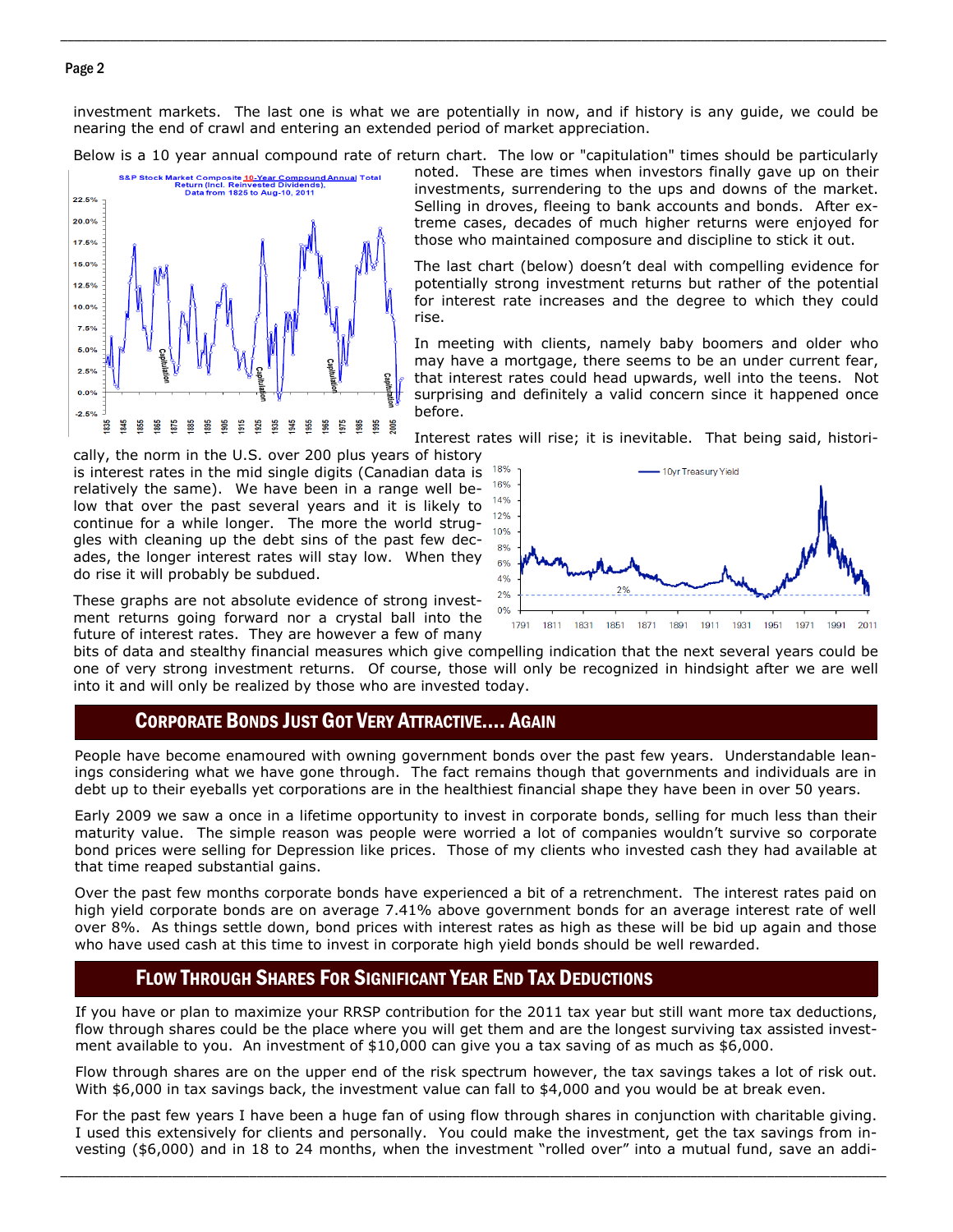tional \$4,000 in tax from using the mutual fund shares as a donation.

Of course, all good things must come to an end and that end came when the Federal Government passed its last budget this past spring. However, despite that change the tax savings for flow through shares are written into the Income Tax Act and have been since 1954. They are the last and longest standing tax assisted investments in Canada and can be used by anyone who is earning a very healthy or unusually high income in any particular year. They are an excellent vehicle to get a much needed significant tax deduction with no investment limits.

\_\_\_\_\_\_\_\_\_\_\_\_\_\_\_\_\_\_\_\_\_\_\_\_\_\_\_\_\_\_\_\_\_\_\_\_\_\_\_\_\_\_\_\_\_\_\_\_\_\_\_\_\_\_\_\_\_\_\_\_\_\_\_\_\_\_\_\_\_\_\_\_\_\_\_\_\_\_\_\_\_\_\_\_\_\_\_\_\_\_\_\_\_\_\_\_\_\_\_\_\_\_\_\_\_\_\_\_\_\_\_\_\_\_\_\_\_\_

# TFSA— IT MAY BE BETTER THAT YOU DON'T HAVE ONE

Financial institutions are really good at selling a financial program like Tax Free Savings Accounts. Too good in fact. Don't get me wrong. TFSA's are an amazingly powerful tax saving vehicle but they aren't for everyone. I have seen on many occasions where someone has thought they should have a TFSA simply because they are available and they were told putting money in a TFSA was an excellent idea. Often, the opposite is true.

Do you have a mortgage? A TFSA is probably not for you unless you know you can get a return that is higher on your TFSA than what you are currently paying on your mortgage. If your TFSA is only going to be sitting in a 1 to 2% interest savings account…. pay down your mortgage or other debt. That would be much better for you.

Have you maximized your RRSP? For this question, whether you should have a TFSA or not is a little more subjective. It has a lot to do with what kind of financial position and income you expect to be enjoying when you are retired. When you stop working and will be living on more than just CPP and OAS then maximizing your RRSP contributions should be done before you even consider putting money in a TFSA.

Those aren't rules of the Moses carrying stone tablets kind but they are good rules of thumb. The best thing to do is discuss your situation with a Financial Planner who can make an assessment and give you an answer on what is best for you rather than the bank. It could mean the difference of thousands of dollars for you.

# 5 WAYS TO AVOID PROPERTY HASSLES

I've heard a jointly held property called the "poor man's Will", a way for a person to transfer wealth on death without spending a cent to put in place a proper Will. It is also, on the surface, an appealing and often used way for spouses and for parents of adult children to minimize probate "fees" (fees is a misnomer because it feels and smells like a tax. B.C. has a probate fees of \$14 per \$1,000 in excess of \$50,000).

If you have or are considering transferring property into joint ownership, particularly with someone other than your spouse, here are my devil's advocate things to play through in your mind:

- 1. You put property into the name of 1 of your children. When you pass on, what is the potential for that person to say to their siblings, "I'm keeping the house" rather than splitting it with them as you mother intended to be done? How do you know for sure that what you intend will be followed through with?
- 2. If you want, put the property back in your name solely, how sure can you be that the other person simply says, "no"? This is particularly possible if the relationship falls apart while the joint ownership is in place.
- 3. Have you calculated the tax you will pay as soon as you add another person's name to the title of the property? This doesn't apply to principal residences but definitely applies to rental property or "cottages".
- 4. If the joint owner adult child is 'married' and that relationship falls apart, you could all of a sudden have another joint owner who could reek(sp?) havoc and their wouldn't be anything you can really do about it.
- 5. A property that is worth considerably more than you paid for it has substantial tax from capital gains imbedded into it. A "testamentary trust" should be considered for significant initial and ongoing tax saving.

## WEB GEMS

\_\_\_\_\_\_\_\_\_\_\_\_\_\_\_\_\_\_\_\_\_\_\_\_\_\_\_\_\_\_\_\_\_\_\_\_\_\_\_\_\_\_\_\_\_\_\_\_\_\_\_\_\_\_\_\_\_\_\_\_\_\_\_\_\_\_\_\_\_\_\_\_\_\_\_\_\_\_\_\_\_\_\_\_\_\_\_\_\_\_\_\_\_\_\_\_\_\_\_\_\_\_\_\_\_\_\_\_\_\_\_\_\_\_\_\_\_\_ cipient will be busy for all of 2012 and learn way more than the \$69 you'll pay. Www.songsterr.com— As the name implies, this site relates to music. If you play guitar, bass or drums this is a fantastic site to learn the songs you love. You can search for a popular song and play along to an electronic version of it. Technically, this is a paid site if you want the full features which are extensive however, with the free version you can mute any or all of the instruments. If, as an example, you are learning to play the bass, you can mute everything else except the bass line. As the song is playing, a vertical line is moving with the beat along the music chart. This could be an excellent Christmas gift for \$69 if you have an aspiring musician who you want to get something completely different for. There is an amazingly broad range of songs available so your gift re-